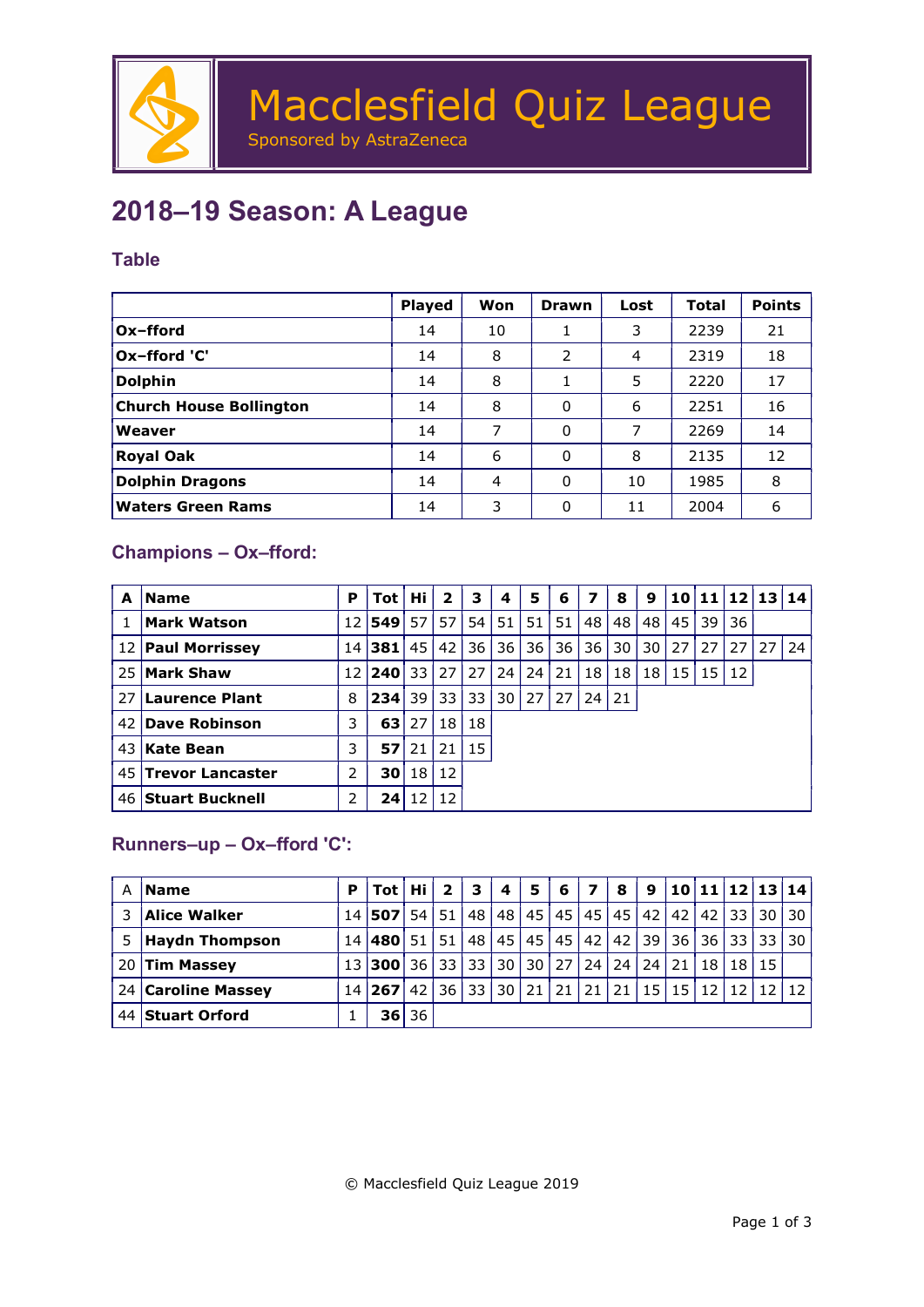

# Macclesfield Quiz League

Sponsored by AstraZeneca

#### Individual

|              |                         | <b>Team</b>              | <b>Played</b>  | <b>Total</b> | Highest Lowest |    |
|--------------|-------------------------|--------------------------|----------------|--------------|----------------|----|
| $\mathbf{1}$ | <b>Mark Watson</b>      | Ox-fford                 | 12             | 549          | 57             | 39 |
| 2            | <b>Ashton Davies</b>    | Church House Bollington  | 14             | 510          | 57             | 42 |
| 3            | <b>Alice Walker</b>     | Ox-fford 'C'             | 14             | 507          | 54             | 42 |
| 4            | <b>Alan Hodgson</b>     | Dolphin                  | 13             | 498          | 51             | 39 |
| 5            | <b>Haydn Thompson</b>   | Ox-fford 'C'             | 14             | 480          | 51             | 36 |
| 6            | <b>Peter McBride</b>    | Dolphin                  | 14             | 471          | 48             | 36 |
| 7            | <b>Keith Pointon</b>    | <b>Waters Green Rams</b> | 14             | 432          | 51             | 33 |
| 8            | <b>Graham Bailey</b>    | Weaver                   | 13             | 426          | 48             | 33 |
| 9            | <b>Alan Gilday</b>      | Weaver                   | 14             | 411          | 48             | 30 |
| 10           | <b>Ed Baron</b>         | Church House Bollington  | 13             | 405          | 45             | 30 |
| 11           | <b>Rosalie James</b>    | Royal Oak                | 14             | 390          | 45             | 27 |
| 12           | <b>Paul Morrissey</b>   | Ox-fford                 | 14             | 381          | 45             | 27 |
| 13           | <b>Liz Horrocks</b>     | Dolphin Dragons          | 13             | 378          | 42             | 27 |
| 14           | <b>Alan James</b>       | Royal Oak                | 14             | 369          | 45             | 27 |
| 15           | <b>Bill Cawley</b>      | Royal Oak                | 14             | 357          | 39             | 27 |
| 16           | <b>Ian Grieve</b>       | Weaver                   | 12             | 354          | 45             | 21 |
| 17           | <b>Lesley Davies</b>    | Weaver                   | 13             | 345          | 45             | 24 |
| 18           | <b>Dave Cooper</b>      | Dolphin Dragons          | 13             | 339          | 42             | 24 |
| 19           | <b>Bob Gratton</b>      | Church House Bollington  | 10             | 309          | 36             | 21 |
| 20           | <b>Tim Massey</b>       | Ox-fford 'C'             | 13             | 300          | 36             | 18 |
| 21           | <b>Gill Baker</b>       | Royal Oak                | 14             | 291          | 42             | 21 |
|              | $22 =$ Dave Turner      | Dolphin Dragons          | 12             | 273          | 39             | 12 |
|              | $22 =$ John Hargreaves  | Church House Bollington  | 14             | 273          | 33             | 18 |
| 24           | <b>Caroline Massey</b>  | Ox-fford 'C'             | 14             | 267          | 42             | 12 |
| $25 =$       | <b>Mark Shaw</b>        | Ox-fford                 | 12             | 240          | 33             | 15 |
| $25=$        | <b>David Reynolds</b>   | <b>Waters Green Rams</b> | 11             | 240          | 33             | 12 |
| 27           | <b>Laurence Plant</b>   | Ox-fford                 | 8              | 234          | 39             | 21 |
| 28           | <b>Adum Carr</b>        | Waters Green Rams        | 13             | 219          | 33             | 12 |
| 29           | <b>Derek Owen</b>       | Dolphin                  | 13             | 213          | 24             | 15 |
|              | $30 =$ Bob Thompson     | <b>Waters Green Rams</b> | $\overline{4}$ | 198          | 54             | 42 |
| $30 =$       | Jeff Corry              | Dolphin                  | 8              | 198          | 42             | 15 |
| 32           | <b>Scott Dawson</b>     | Waters Green Rams        | $\overline{4}$ | 192          | 54             | 42 |
| 33           | John Brown              | Dolphin                  | $\overline{7}$ | 156          | 36             | 15 |
|              | $34 =$ Trevor Bithell   | Dolphin Dragons          | 6              | 132          | 33             | 12 |
|              | $34 =$ Chris Wearne     | Dolphin Dragons          | 6              | 132          | 27             | 15 |
| 36           | <b>Keith Bebbington</b> | Waters Green Rams        | $\overline{7}$ | 114          | 24             | 12 |

© Macclesfield Quiz League 2019